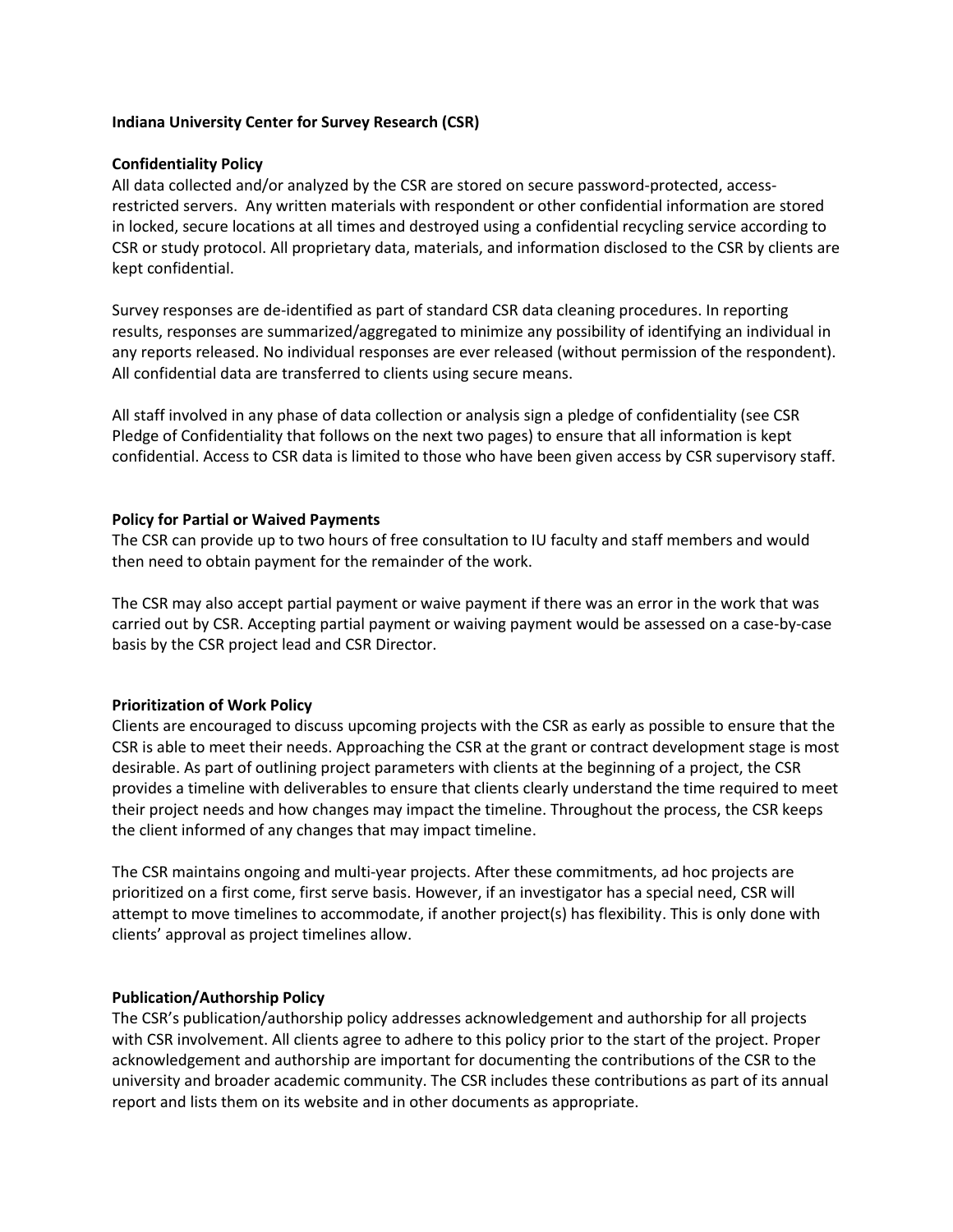The CSR's publication/authorship policy applies to research products of any form, including, but not limited to:

Media articles/blogs/press releases/interviews Papers (including white papers, briefs) Posters Presentations Publications Reports Social media posts Website listings of projects

# Acknowledgements –

- 1. The contributions of the CSR will be acknowledged in all research products.
- 2. Prior to citing CSR in an acknowledgement, clients will notify their CSR project lead.
- 3. The CSR should be acknowledged as "Indiana University Center for Survey Research" (with slight modification as needed based on context) and the specific contributions described appropriately. For example:
	- a. "We also had the survey reviewed by experts at our university's Center for Survey Research."
	- b. "Participants completed telephone interviews administered by outcomes evaluators from the Indiana University Center for Survey Research."
- 4. Clients will provide a copy of all final research products with CSR acknowledgements to their CSR project lead.

# Authorship –

1. CSR research team members will be included as authors on all research products prepared by clients according to the criteria for authorship recommended by the International Committee of Medical Journal Editors (ICMJE). The ICMJE recommends that authorship be based on the following four criteria (for further detail, please see:

[http://www.icmje.org/recommendations/browse/roles-and-responsibilities/defining-the-role](http://www.icmje.org/recommendations/browse/roles-and-responsibilities/defining-the-role-of-authors-and-contributors.html)[of-authors-and-contributors.html\)](http://www.icmje.org/recommendations/browse/roles-and-responsibilities/defining-the-role-of-authors-and-contributors.html):

- a. Substantial contributions to the conception or design of the work; or the acquisition, analysis, or interpretation of data for the work; AND
- b. Drafting the work or revising it critically for important intellectual content; AND
- c. Final approval of the version to be published; AND
- d. Agreement to be accountable for all aspects of the work in ensuring that questions related to the accuracy or integrity of any part of the work are appropriately investigated and resolved.
- 2. Examples of "substantial contributions" that warrant CSR team member authorship include, but are not limited to, drafting and/or substantial revision of the:
	- a. research design
	- b. data collection instrument
	- c. data collection protocol
	- d. sampling design
	- e. analysis plan